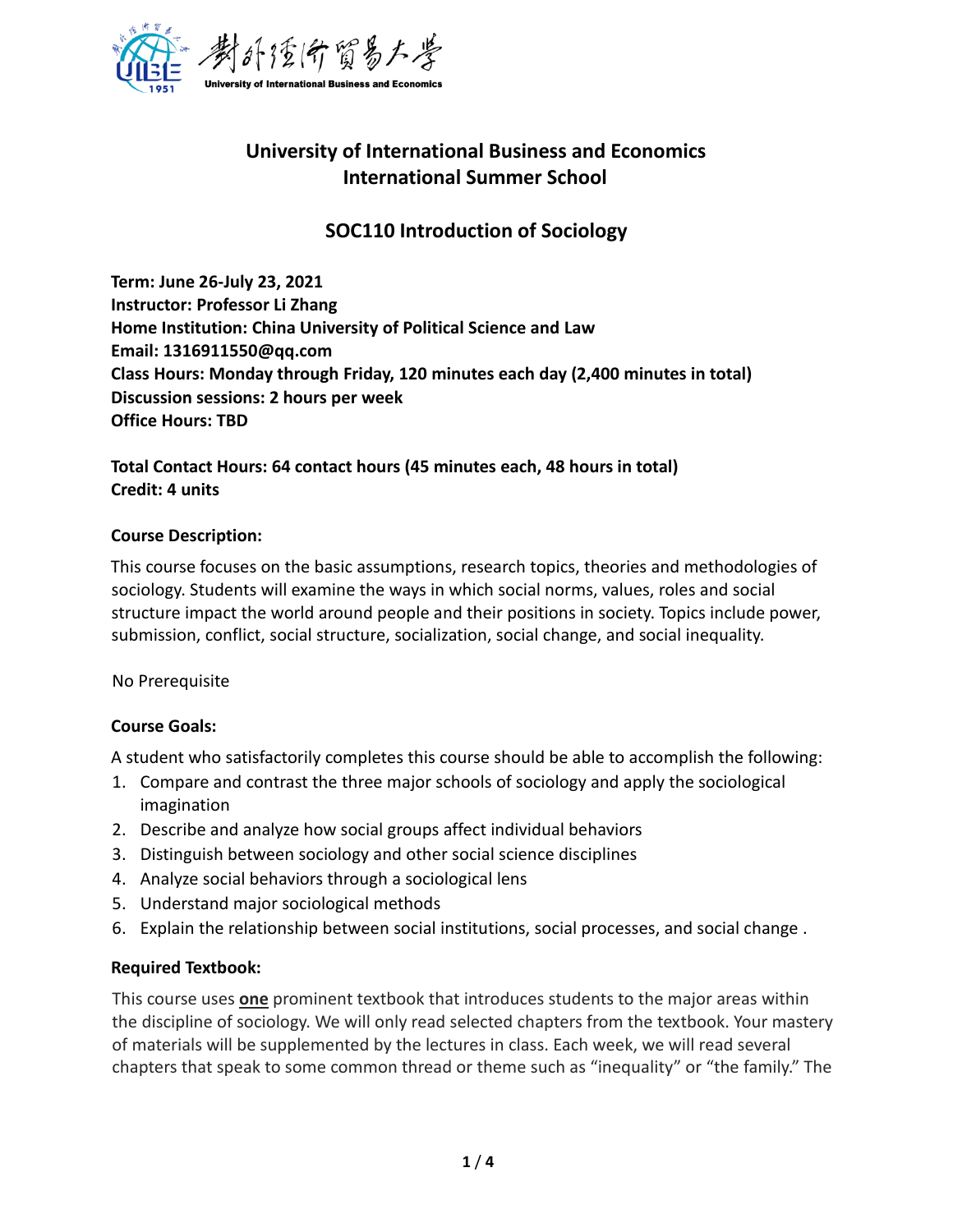

readings supplement the lectures; you are expected to engage with both the lectures and readings accordingly on your exams. Please purchase the e-version of this textbook: **Sociology, 16th edition. (2018) by John J. Macionis. Published by Pearson Publishers. \*Please note to get the 16th edition, published in 2018. You can buy the online e-version on amazon with a kindle app. You can also buy the hard copy, which is the exact version as the online version. ISBN 10: 129-2-16147-7/ISBN 13: 978-1-292-16147-1**

#### **Grading Policy:**

UIBE awards grades of A, A-, B+, B, B-, C+, C, D, and F. Most colleges and universities do not award transfer credit for grades of D or F.

In this course, grading will be based on the following:

- $\bullet$  60% Exams (2 @ each 30%)
- 40% Final Paper
- Total: 100%

Please note that all the exams are essay formats, with a minimum writing word length of approximately 1200 words per exam, for a total of 2400 words.

- **A.** You will gain writing skills through periodic writing assignments, which will measure your mastery of the readings and comprehension of the lectures, and which will be the basis for our discussions.
- **B.** Writing assignments will be distributed two times throughout the session and students will be required to submit 5-7 pages for each of the two essays.
- **C.** For your final paper, you can pick any topic of your choice that will be covered this semester. Write a term paper which provides a small overview of how sociology (mainly) has explored or approached the phenomenon. Make sure to explain the basic issue/phenomena, concepts, the different dimensions of the issue that are interesting to sociology and any other information that you think is necessary to explain what we know and what we still need to know about the issue/phenomena. The minimum writing word length of approximately 1500 words.

#### **Grading Scale:**

| Assignments and examinations will be graded according to the following grade scale. |        |    |          |
|-------------------------------------------------------------------------------------|--------|----|----------|
| A                                                                                   | 90-100 |    | 72-74    |
| А-                                                                                  | 85-89  |    | 68-71    |
| B+                                                                                  | 82-84  | L- | 64-67    |
| в                                                                                   | 78-81  |    | 60-63    |
| В-                                                                                  | 75-77  |    | below 60 |

Assignments and examinations will be graded according to the following grade scale: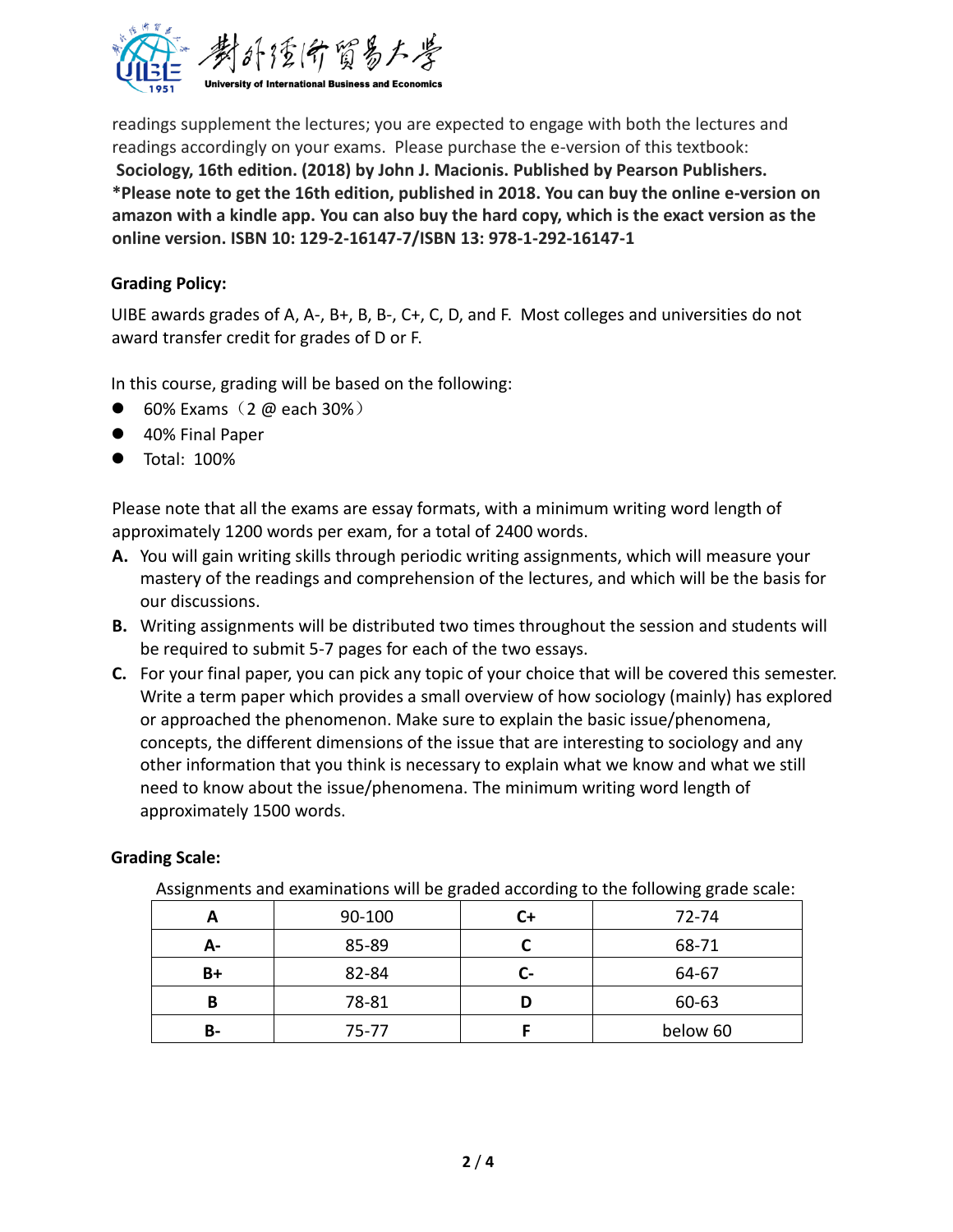

#### **Class Rules:**

Students are expected to:

- $\triangleq$  Complete the day's required reading and assignments before class
- $\triangleq$  Review the previous day's notes before class; make notes about questions you have about the previous class or the day's reading
- Complete required written work on time

#### **Academic Honesty:**

Students are expected to maintain high standards of academic honesty. Specifically, unless otherwise directed by the professor, students may not consult other students, books, notes, electronic devices or any other source, on examinations. Failure to abide by this may result in a zero on the examination, or even failure in the course.

Students are also expected to adhere to appropriate scholarly conventions in essays and research papers. This class includes writing assignment(s) in which students must give credit to all outside sources used by means of citations and a bibliography. Failure to do so may result in a zero on the paper assignment, or even failure in the course.

| <b>Date</b>     | <b>Topic</b>                                        |
|-----------------|-----------------------------------------------------|
| Day 1           | Course Introduction and Chapter 1, The Sociological |
| [Mon, 28 June]  | Perspective                                         |
| Day 2           | Chapter 2, Sociological Investigation               |
| [Tue,29 June]   |                                                     |
| Day 3           | Chapter 3, Culture                                  |
| [Wed, 30 June]  |                                                     |
| Day 4           | Chapter 8, Sexuality & Society                      |
| [Thurs, 1 July] |                                                     |
| Day 5           | Film 1: On the Basis of Sex                         |
| [Fri, 2 July]   |                                                     |
| Day 6           | <b>Discussion hours</b>                             |
| [Sat, 3 July]   |                                                     |
| Day 7           | <b>Review (Exam #1 submitted today)</b>             |
| [Mon, 5 July]   |                                                     |
| Day 8           | Chapter 10, Social Stratification                   |
| [Tue, 6 July]   |                                                     |
| Day 9           | Chapter 11, Social Class                            |
| [Wed, 7 July]   |                                                     |
| Day 10          | Chapter 12, Global Stratification                   |
| [Thurs, 8 July] |                                                     |

#### **Course Schedule:**